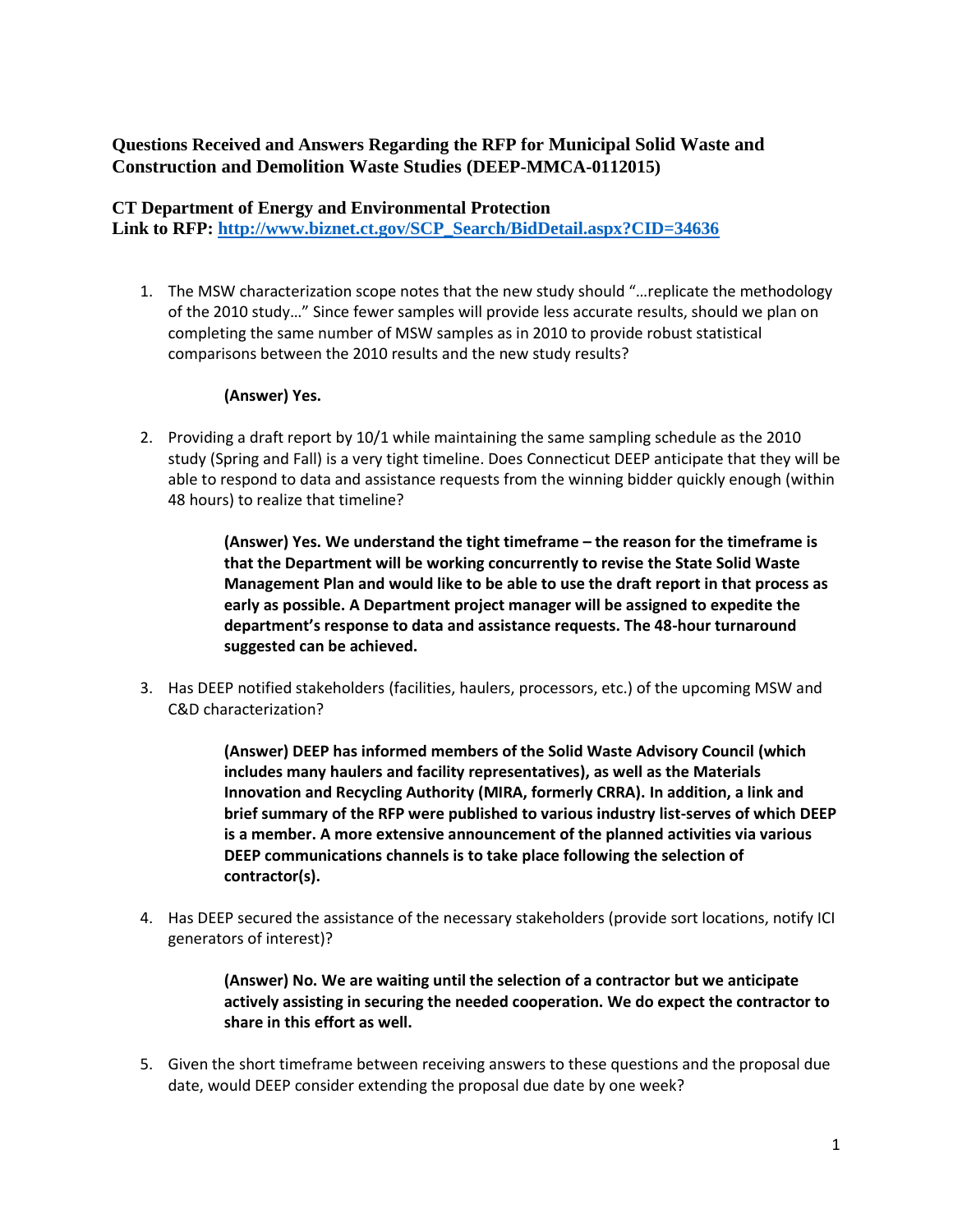### **(Answer) No.**

6. Does DEEP have a budget in mind for the C&D characterization and market study?

#### **(Answer) Our decision is not to indicate a budget amount during the RFP process.**

7. If a Proposer plans to submit for both studies can they submit a single document with qualifications and references, but with separate scopes and budgets?

### **(Answer) Yes.**

8. Is this project exempt from the requirements of CGS Sec. 4a-60g "Set-Aside program for small contractors, minority business enterprises, individuals with disabilities and nonprofit corporations" or do they apply? If not exempt, does the small business need to be certified by the Department of Administrative Services, and does the contractor need to subcontract 25% of that 25% to minority and women small contractors also certified (as minority business enterprises by the Department of Administration)?

> **(Answer) No, the project is not exempt from this requirement. Note that the requirement applies only to subcontracted work.**

**Failure to comply with the 25% minority business subcontracting requirement will not result in the disqualification of a proposal if the bidder includes with their proposal a statement explaining their good-faith effort to comply and the reason(s) they are unable to do so.**

9. Does CT DEEP expect that the Contractor will sample from the same five facilities as the previous waste characterization study? If so, will CT DEEP assist in assuring access to those facilities again? If not, will CT DEEP work with the Contractor to identify suitable facilities, and assist with securing approval to sample at those facilities?

## **(Answer) For the MSW study, we expect the same facilities to be sampled, however if there is some reason to deviate we are not opposed. We anticipate securing the necessary assistance from facilities.**

10. Does CT DEEP expect that cooperation can be obtained for the selected Contractor to perform waste characterization at volume reduction facilities/C&D processors? Will CT DEEP identify suitable facilities and assist Contractor in gaining access, or will this be the Contractor's responsibility?

## **(Answer) This responsibility will be shared. We anticipate identifying certain facilities but we expect that the contractor will identify other suitable facilities and solicit the cooperation of such facilities.**

11. Is CT DEEP aware of any studies of road and bridge construction projects in CT that quantify construction wastes? Can CT DEEP identify the key State departments that would have access to major road and bridge construction projects?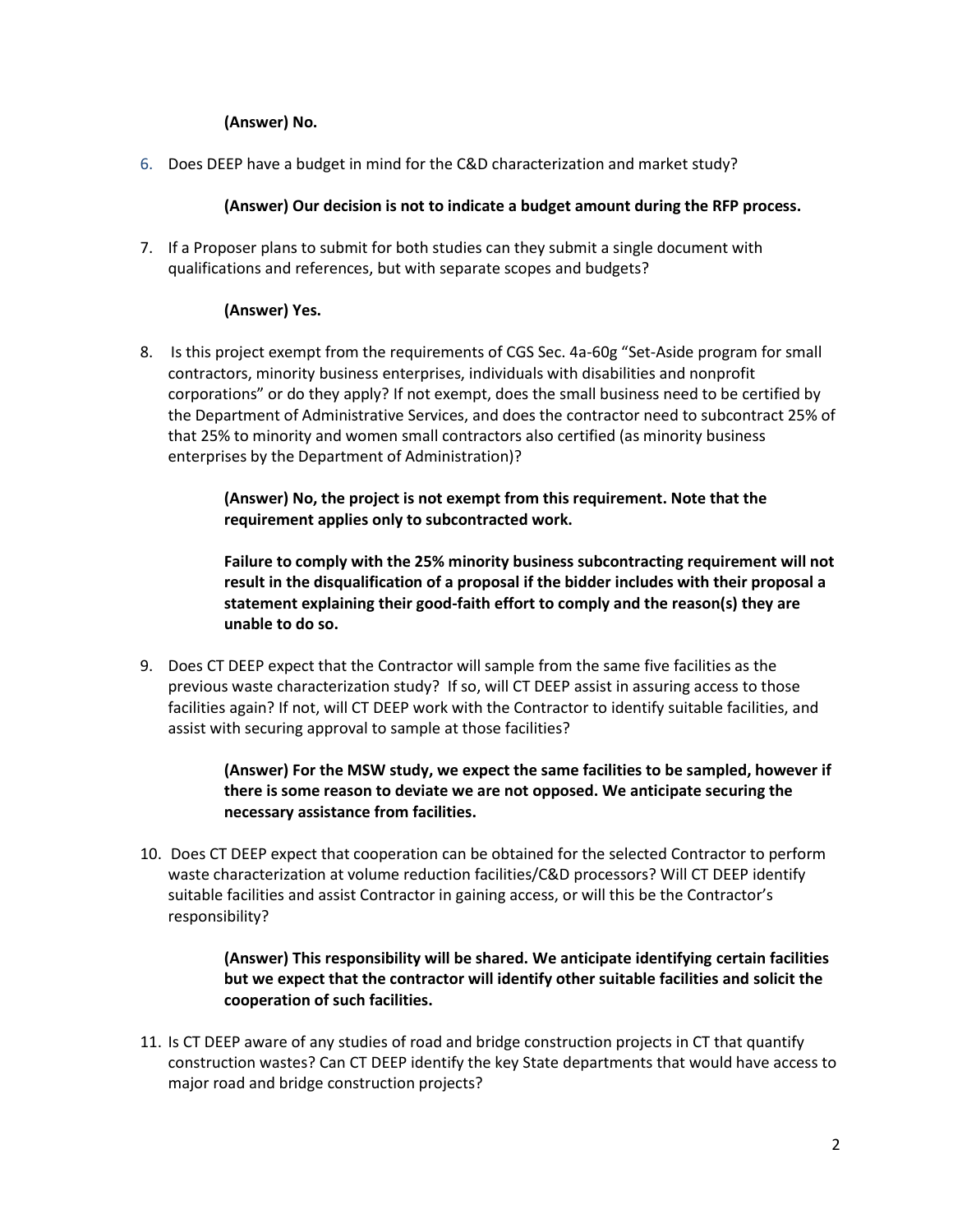**(Answer) DEEP has no first-hand knowledge of this but expects that some information of this type may be obtained from the Department of Transportation.**

12. What is the most recent year that CT DEEP has data on permitted volume reduction facilities, and from recycling facilities including scrap metal dealers? How complete are the data sets for that year?

> **(Answer) DEEP has C&D Volume Reduction Facility reports through December 2014 for permitted facilities. There may be facilities which have not submitted their 4th quarter 2014 reports. The first quarter 2015 reports (Jan 2015-Mar 2015) are not due until the end of April 2015. DEEP has scrap metal processor reports for FY2014 (July 2013-June 2014) – since this is a new scrap metal processor reporting program the reporting is probably incomplete.**

13. Is CT DEEP satisfied with the allocation of residential and ICI waste developed during the previous Waste Characterization study, or does the Contractor need to conduct additional truck surveying to verify the allocation?

### **(Answer) Yes, DEEP was satisfied with the residential/ICI allocation that was developed.**

14. The scope generally indicates that this study should "replicate the methodology" of the 2010 Study, plus some additional tasks. Please confirm that DEEP is satisfied with the seasonal representativeness, geographical/watershed coverage, and statistical accuracy of the 2010 Study, as these are the primary variables that, if modified, would impact the level of effort and budget needed to "replicate" the 2010 study.

## **(Answer) Yes, DEEP is satisfied with the seasonal representativeness, geographical/watershed coverage, and statistical accuracy of the 2010 Study.**

15. Does "replicating the methodology" also include updated surveying of incoming vehicles to confirm/update the mix between residential and ICI waste?

## **(Answer) Yes.**

16. Confirm that this update requires sampling and sorting of curbside collected single stream recyclables (in order to answer questions about contamination levels).

## **(Answer) Yes.**

17. Please provide a list of sources of statewide waste and recycled material quantities that would be used to develop statewide aggregate quantities of disposed wastes, recyclables, and special wastes (tires, mattresses, paint, etc.).

> **(Answer) Please refer to various data reports at <http://www.ct.gov/deep/cwp/view.asp?a=2714&q=453366>**